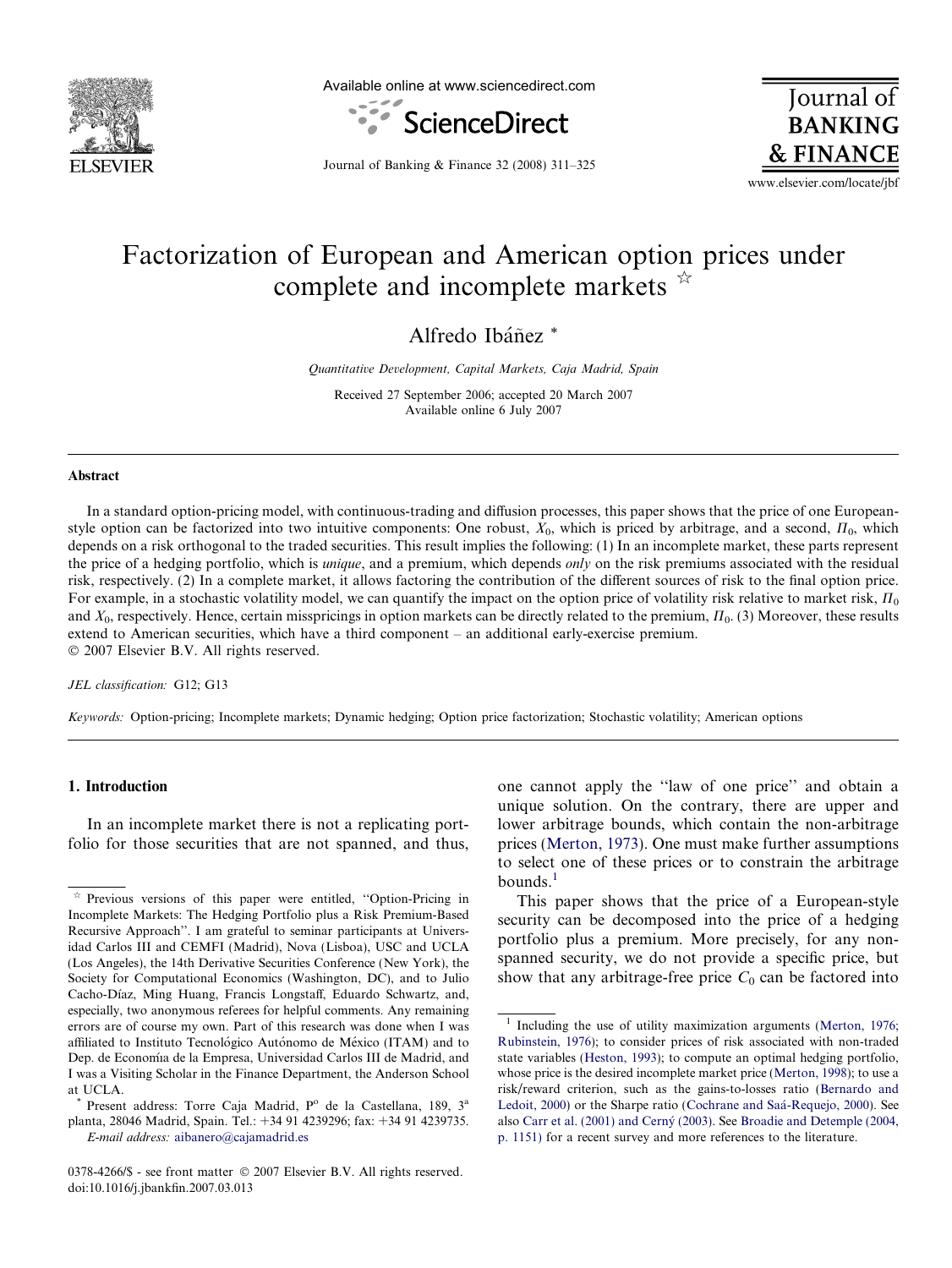two components:  $C_0 = X_0 + \Pi_0$ . The first component,  $X_0$ , is the price of a hedging portfolio and is unique, as in a complete market, and, therefore, does not depend on  $C_0$ . The second one,  $\Pi_0$ , is the premium, which depends only on the stream of risk premiums associated with the residual risk, and is implicit in  $C_0$ .

The price factorization implies that we can see an option price as the sum of two separate parts, focusing on the premium  $\Pi_0$ . These results are simple and intuitive, but have not been explicitly written out as we do here. Moreover, these results can be applied to option prices in a complete market and extend to American-style securities as well. The decomposition holds in the standard asset-pricing model, which assumes continuous-trading and diffusion processes. These results follow from the fact that the option payoff can be divided into two orthogonal components: one spanned by the traded securities and a second orthogonal to them. Let us illustrate these results in a simple one-period model, which also clarifies the assumptions underlying them.

### 1.1. A one-period example

We price a security  $C_1$ . There are two traded securities, a riskless bond and a risky asset with prices 1 and  $x_0 = 1$  and payoffs  $R > 0$  and  $x_1$ , respectively. We assume that  $C_1 \sim \mathcal{N}(\mu_c, \sigma_c^2)$  and  $x_1 \sim \mathcal{N}(\mu_x, \sigma_x^2)$  are Gaussian ( $\mu$  is the mean and  $\sigma^2$  is the variance), so that minimizing the variance is the optimal and unique hedging criterion. Let  $\rho$ , with  $|\rho|$  < 1, be the correlation between  $C_1$  and  $x_1$ . Then, the beta portfolio  $h_1^* = \sigma_x^{-1} \sigma_c \rho$  minimizes the variance of  $Y_1 = h_0 R + h_1 x_1 - C_1$ , where  $h_0^* = \frac{1}{R} (\mu_c - h_1^* \mu_x)$ . The residual risk verifies that  $Y_1 \sim \mathcal{N}(0, (1 - \rho^2)\sigma_c^2)$  and  $E[Y_1x_1] =$ 0. We denote by  $X_0 = h_0^* + h_1^*$  the price of this hedging portfolio.

Let  $C_0$  be the price of the security  $C_1$ . First,  $C_1 - Y_1$  is the spanned payoff of  $C_1$ , since the hedging criterion is unique, and  $X_0$  is its corresponding price. Therefore,  $C_0 - X_0$  is the risk premium associated with the unspanned payoff or residual risk  $Y_1$ , and holds for every price  $C_0$ . Second, it is a separate matter to determine the magnitude of this premium or how it is invested (i.e.,  $C_0 - X_0$  and  $\alpha$ , respectively), where the final residual risk is given by  $Y_1 + (C_0 - X_0)(R + \alpha(x_1 - R)).$ 

The arguments are similar in a dynamic model. Consider, for example, [Heston's \(1993\)](#page--1-0) model, which depends on a non-traded variable, stochastic volatility. Assume that the only traded securities are the market portfolio and a bank account. Hence, the market is incomplete. By using dynamic spanning, it is possible to decompose the option payoff into two components: one that depends on market risk only, and that, therefore, can be hedged and priced by arbitrage. And a second component, which is orthogonal to the market and depends on stochastic volatility. We show that the price of this second component depends only on the stream of volatility risk premiums.

The option price factorization,  $C_0 = X_0 + \Pi_0$ , has interesting applications for option-pricing, which we describe next. First, it is easy to define an upper and a lower bound in an incomplete market, because the price of the hedging portfolio is the same for both bounds. For example, if one considers positive (negative) risk premiums for the upper (lower) bound, the term  $\Pi_0 > 0$  ( $\Pi_0 < 0$ ). Therefore, it is also easy to constrain the arbitrage bounds by constraining the risk premiums.

Second, the factorization is derived by using the riskneutral measure that assigns zero risk premiums to the orthogonal risk, and applying Feynman–Kac theorem. Under this measure, the discounted upper (lower) bound is a super-martingale (sub-martingale) if the risk premiums are positive (negative). The discounted price of the hedging portfolio is the martingale component. These results are related to [Ross \(1978\) and Harrison and Kreps \(1979\)](#page--1-0), but in incomplete markets.

As another application, consider the problem of pricing a portfolio of N securities. The price of this portfolio and the sum of the N individual prices can only differ in an incomplete market. The factorization implies that this difference is due to the valuation of the residual risk, since the price of the hedging portfolio is the same in both cases. If there is some diversification in the portfolio of the  $N$  securities (e.g., from having offsetting positions), this portfolio can be cheaper.

The decomposition can be applied to a complete market: to factor the contribution of the different sources of risk to the final option price. For example, in a stochastic volatility model, we can quantify the price impact of stochastic volatility relative to market risk,  $\Pi_0$  and  $X_0$ , respectively. Note that  $\Pi_0$  can be explicitly computed as the difference of two option prices; i.e.,  $C_0 - X_0$ . Accordingly, the percent option premium  $\Pi_0/X_0$  is a simple measure of mispricing (see Ibáñez, 2006).

The decomposition also applies to American-style securities. Extending previous results of complete markets (e.g., [Kim, 1990; Carr et al., 1992, and Broadie and Detemple,](#page--1-0) [2004\)](#page--1-0), an American option is divided into three components: a risk premium, the price of the hedging portfolio of the equivalent European option, and an extra early-exercise premium. We indeed show two different factorizations. These are novel results as, unlike European options, American options in incomplete markets have received little attention.

As noted above, the premium,  $\Pi_0$ , depends on the risk premiums associated with the residual risk. However, differing from a complete market, these risk premiums do not need to depend on ''prices of risk'' to avoid arbitrage. This is a flexibility which could be used to better fit volatility smiles.<sup>2</sup> If one associates a price of risk with every non-traded variable, the approach reduces to risk-neutral pricing. One can show that [Merton \(1998\) and Cochrane](#page--1-0) [and Saa´-Requejo \(2000\)](#page--1-0) present two approaches where

 $^{2}$  E.g., [Duffee \(2002\) and Duarte \(2004\)](#page--1-0) specify flexible prices of risk for (complete markets) term structure models.